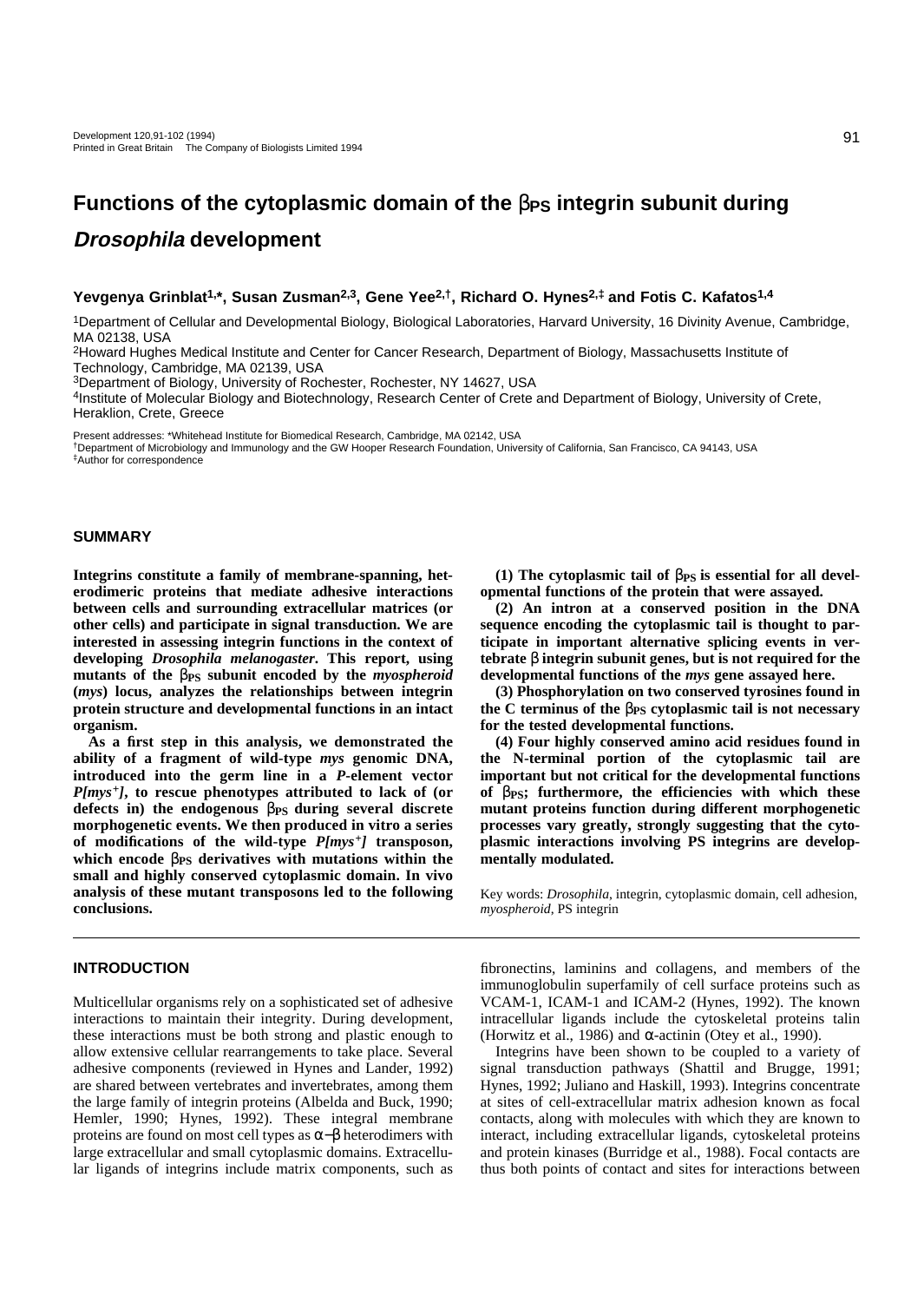the external and internal environments of the cell, in which integrins play a central linking role.

In an effort to understand the structure-function relationships of integrins, several groups have initiated analyses using cell culture assays to test physiological effects of specific mutations. Particular attention has been given to the small and highly conserved cytoplasmic domain of the integrin β subunits (Solowska et al., 1989; Hayashi et al., 1990; Marcantonio et al., 1990; Reszka et al., 1992). However, integrins are thought to play crucial roles not only in cellular events such as oncogenic transformation, hemostasis, inflammation and immune response (see reviews above), but also in numerous morphogenetic processes in development, including gastrulation, neural crest migration and neuronal pathfinding. Therefore, studies of integrin function in the context of the whole organism are desirable, and are best pursued in genetically favorable species.

In *Drosophila melanogaster*, previous work by MacKrell et al. (1988) and Leptin et al. (1989) has identified the X-linked *myospheroid (mys)* locus as a gene encoding a β integrin subunit. This gene is expressed in many cell types throughout development (Leptin et al., 1989; Zusman et al., 1990). In the developing embryo, its protein product, the βPS integrin subunit, forms heterodimers with two α subunits:  $α<sub>PS1</sub>$ , found in the epidermis, fat body and gut (Leptin et al., 1989), and  $\alpha_{\rm PS2}$ , expressed primarily in cells of mesodermal origin (Bogaert et al., 1987).  $\beta_{\rm PS}$  is also expressed in later life, and indeed was first identified in imaginal discs (Brower et al., 1985). Examination of the effects of mutants, including the embryonic recessive lethal allele  $mys^{XG43}$  and the adult viable allele  $mys^{nj42}$ , revealed a requirement for β<sub>PS</sub> during several embryonic and postembryonic morphogenetic events (Wright, 1960; Leptin et al., 1989; Brower and Jaffe, 1989; Wilcox et al., 1989; Zusman et al., 1990, 1993; Brabant and Brower, 1993).

We have begun to explore the structure-function relationships of *Drosophila* integrins by focusing on the in vivo functions of the  $\beta_{PS}$  cytoplasmic domain during development. This experimental system offers the attractive prospect of addressing the role of the protein and its cytoskeletal associations, and their regulation and possible involvement in signal transduction in the context of an intact developing organism. We first defined the boundaries of a functional  $\beta_{PS}$  gene by *P*element-mediated transformation and documented the phenotypes that this DNA fragment can rescue. We then used these phenotypic assays to analyse a set of mutants dissecting the functions of the cytoplasmic domain of  $β_{PS}$  in developing *Drosophila*. Our results strongly suggest that *Drosophila* PS integrins engage in cytoplasmic interactions very similar to those of the vertebrate  $\beta_1$  integrins and, furthermore, that some aspects of these interactions are modulated during development.

### **MATERIALS AND METHODS**

#### **Fly strains**

Two mutant alleles of *myospheroid* were used: *mysXG43* (Wieschaus et al., 1984) and *mysnj42* (Costello and Thomas, 1981). Chromosomes bearing *mysXG43*, together with the marker mutations *white* and *shavenbaby* (Wieschaus *et al.*, 1984) (*w svbYP17 mysXG43*), or with the marker mutations *yellow* and *chocolate* (*y cho mysXG43*) were constructed and kept balanced over the *FM7* chromosome. Balancer chromosomes *CyO* and *TM3,Sb ry* were used to map and maintain transformant lines. See Lindsley and Zimm (1985, 1990) for detailed marker descriptions.

#### **Isolation and analysis of cDNA and genomic clones**

cDNA libraries were derived from a *dp cn bw* strain of *Drosophila melanogaster* (Brown and Kafatos, 1988), and screened with a 32P labeled *Eco*RI fragment of the genomic clone B1 containing part of the *mys* locus (Digan et al., 1986). 23 embryonic and 13 disk-positive cDNA clones were analyzed by Southern hybridization or sequenc ing. 9 embryonic and 6 disk cDNAs were found to contain the complete open reading frame reported by MacKrell et al. (1988); they were subjected to an in vitro translation assay (Brown and Kafatos, 1988) to determine the size of the encoded protein. All 15 isolates yielded a  $110\times10^3$   $M_r$  glycosylated product precipitable with monoclonal antibodies against  $β_{PS}$  (data not shown).

A genomic library (gift from Ron Blackman, University of Illinois, Urbana, Illinois) was constructed in the EMBL3 vector, using DNA of the same *Drosophila* strain used to prepare cDNA libraries. Five overlapping genomic clones (gA3, gA5, gA6, gA10 and gA11mys) were isolated by screening this library with the probe described above. The 5′ and 3′ termini of the full-length cDNA inserts were located within the genomic DNA by restriction mapping and sequencing. The intron-exon structure of the gene was determined by sequencing of complete cDNA and genomic clones and will be reported in detail elsewhere (Yee et al., unpublished data). The structure of the gene is shown diagrammatically in Fig. 3A.

#### **Construction of P[mys+]**

The genomic clone gA10mys contains a novel *Sal*I site introduced during library construction, located 200 bp 3′ to the second *Sma*I site in the 3′ untranslated portion of *mys*. A 10.5 kb fragment of gA10mys contained between an *Xho*I site 1.5 kb upstream of the putative transcription start site and the *Sal*I site was subcloned between the unique *Kpn*I and *Sal*I sites of plasmid HZ50PL (Hiromi and Gehring 1987), producing the plasmid *P[mys+]* (see Fig. 3A).

#### **Construction of mutant derivatives of P[mys+]**

The *Bgl*II*-Spe*I fragment of *P[mys+]*, which encodes the putative cytoplasmic domain of  $β_{PS}$ , was subcloned into the M13mp19 vector. Mutants were generated in the resulting plasmid using the Muta-Gene in vitro mutagenesis protocol (Bio-Rad). Plasmids containing the desired mutations were identified by sequencing. The mutant *Bgl*II-*Spe*I fragments were used to replace the equivalent fragment in *P[mys+]*, yielding *P[myst1]*, *P[myst2]*, *P[mysrYYF]*, *P[mysrYYA]*, *P[mysrDEA]* and *P[mysrFFA]* (see Figs 3B, 6A). *P[mysdin]*, which lacks the 75 nt intron found in the cytoplasmic tail-encoding portion of *mys*, was constructed by replacing the *Bgl*II-*Spe*I fragment of *P[mys+]* with the equivalent fragment derived from a cDNA clone (Figs 3B, 6B).

#### **Germ-line transformation**

Stable integration of  $P(mys<sup>+</sup>)$  and its derivatives into chromosomal DNA of the *cn;ry<sup>506</sup>* strain of *Drosophila* was achieved according to published procedures (Spradling and Rubin 1982; Rubin and Spradling 1982).

#### **Genetic crosses employed in assays for embryonic functions of** β**PS**

Embryos for assays of larval cuticular phenotypes were derived from the following cross:

$$
\frac{w \, svb \, mys^{XG43}}{FM7} \times \frac{+}{Y} ; \quad \frac{P(mys^*]}{P(mys^*)} \quad \downarrow \quad \downarrow
$$
\n
$$
\frac{w \, svb \, mys^{XG43}}{Y} ; \quad \frac{P(mys^*]}{+}
$$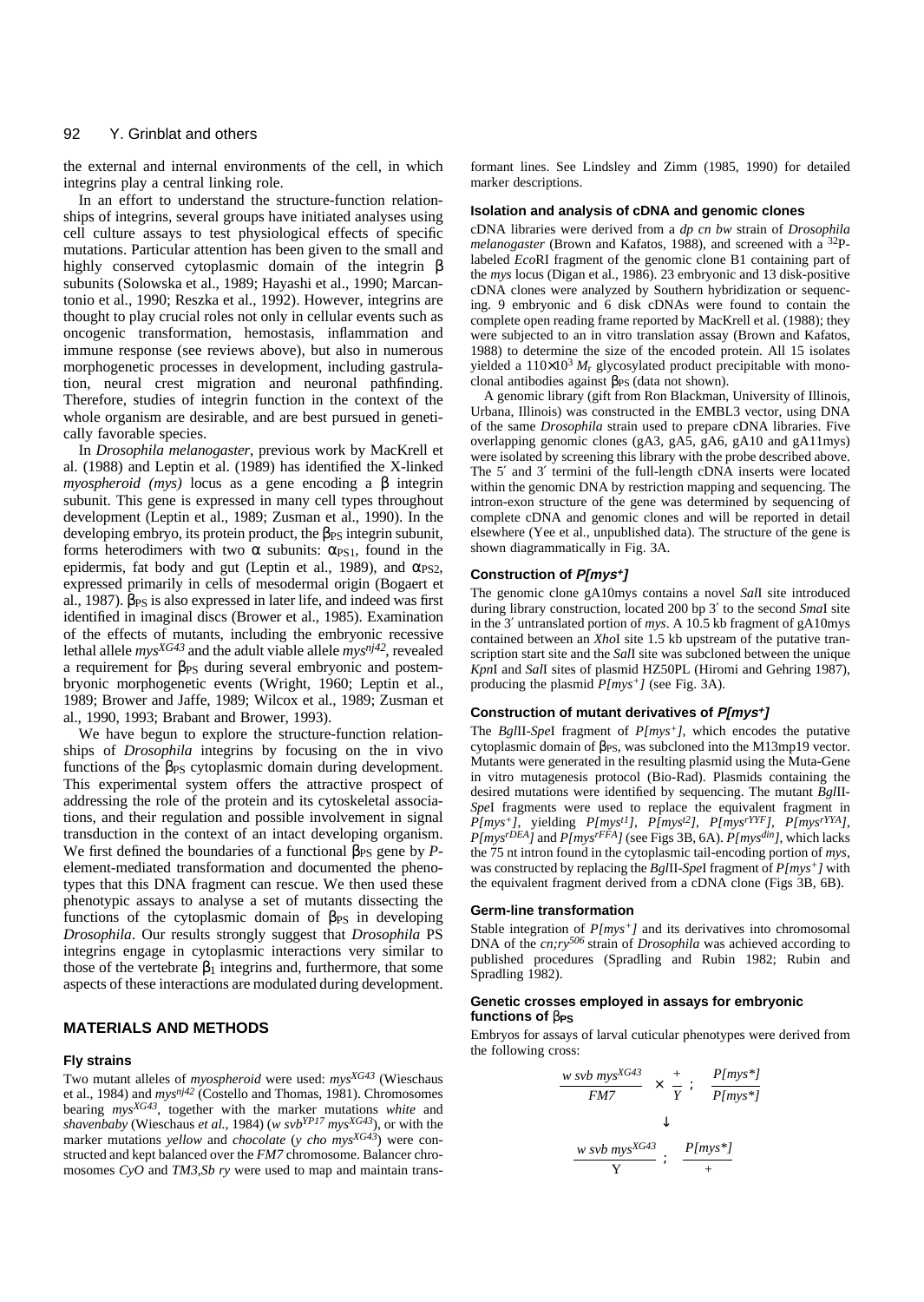where *P[mys\*]* is either *P[mys+]*, *P[myst1]*, *P[myst2]*, *P[mysrYYF]*, *P[mysrDEA], P[mysrFFA]* or *P[mysdin]* carried on the second or on the third chromosome.

Cuticular preparations of embryos aged 40 to 60 hours were made and analyzed according to published protocols (Wieschaus and Nüsslein-Volhard, 1986).

#### **Genetic crosses employed in assays for postembryonic functions of** β**PS**

Adult *mysnj42* flies used in assays for held-out wing posture were produced in the cross below.

$$
\frac{w \, mys^{nj2}f}{w \, mys^{nj2}f} \times \frac{+}{Y} ; \quad \frac{P[mys^*]}{P[mys^*]} \quad \downarrow
$$
\n
$$
\frac{w \, mys^{nj2}f}{Y} ; \quad \frac{P[mys^*]}{Y}
$$

Eye and wing clones were generated as described (Zusman et al., 1990) in flies derived in the following way:

$$
\frac{y \text{ cho } mys^{XG43}}{FM7} \times \frac{+}{Y} ; \quad \frac{P[mys^{*}]}{Bal}
$$
\n
$$
\downarrow
$$
\n
$$
\frac{y \text{ cho } mys^{XG43}}{+} ; \quad \frac{P[mys^{*}]}{+}
$$

**Genetic crosses used to produce embryos containing two copies of P[mys\*]**

P:  
\n
$$
\frac{w \text{ sub } m\text{ ys}^{XG43}}{FM7} \times \frac{+}{Y}; \quad \frac{P[m\text{ ys*}]}{P[m\text{ ys*}]} \times P[m\text{ ys*}]} \times H
$$
\nF1:  
\n
$$
\frac{w \text{ sub } m\text{ ys}^{XG43}}{+} ; \quad \frac{P[m\text{ ys*}]}{+} \times \frac{FM7}{Y}, \quad \frac{P[m\text{ ys*}]}{+}
$$

The *w svb mysXG43/FM7* F2 progeny were crossed to their *FM7/Y;*  $P(mys^*)$ /+ fathers in single pair matings. The F<sub>3</sub> progeny of several of these pair matings were tested for the presence of *svb* and *mysXG43* to ensure that the alleles had not been lost through recombination. They were then combined to establish a stock producing *w svb mysXG43/FM7* embryos with zero, one or two copies of *P[mys\*]*. Approximately 25% of all *shavenbaby* embryos produced in this scheme are expected to carry two copies of the transposon.

#### **Embryonic protein preparation and western blot analysis**

Embryos of the appropriate genotypes, as determined by the cuticular marker *shavenbaby*, were individually selected under a dissecting microscope. Total lysates were prepared as previously described (Leptin et al., 1989), usually from batches of 15 embryos. SDS denaturing gel electrophoresis, electroblotting and immunological detection were performed according to standard protocols (Johnson et al., 1984), using anti-βPS monoclonal antibodies 9A5 and 12A5 (a gift of the late Michael Wilcox, MRC, Cambridge, UK) and 125Ilabelled anti-rat Ig secondary antibody (Amersham Life Sciences). To control for equal loading of samples, blots were reprobed with an anti<sup>α</sup>-tubulin monoclonal antibody 4A1 (a gift of Margaret T. Fuller, Stanford University, USA) followed by <sup>125</sup>I-labelled anti-mouse Ig secondary antibody (Amersham Life Sciences). Quantitation was performed using a PhosphorImager Apparatus and its associated ImageQuant computer package (Molecular Dynamics).

## **RESULTS**

## **The** β**PS integrin subunit is required for several developmental functions**

As a prelude to testing for rescue of function through transformation, four distinct mutant phenotypes attributable to lack of, or defects in, βPS during development were documented. One phenotype was embryonic (Fig. 1), the other three were scored in the adult (Fig. 2 and Zusman et al., 1993).

Embryos homozygous or hemizygous for null alleles of *mys* are unable to complete or maintain dorsal closure normally or to form stable somatic muscle attachments (Wright, 1960); they die before hatching. One of these alleles is the recessive lethal,  $mys^{XG43}$ , which lacks detectable levels of  $\beta_{PS}$  (Leptin et al., 1989). To allow convenient and unambiguous identification of hemizygous *mys* embryos, we constructed a strain with an X-chromosome carrying *mysXG43* linked to *shavenbaby*



**Fig. 1.** Embryonic requirement for the β<sub>PS</sub> integrin subunit. In all panels, the embryos are oriented with their anterior end on the left and ventral side at the bottom. (A) A cuticular preparation of a control *w svbyp17/Y* embryo showing the shortened ventral denticles characteristic of *shavenbaby* mutations. The cuticle is otherwise wild type. (B) A cuticular preparation of a *w svbyp17mysXG43/Y* embryo. Note the large hole, marked by the arrow, in the dorsal portion of the cuticle. (C) A cuticular preparation of a *w svbyp17mysXG43/Y*; *P[mys+].1/+* embryo. Note the wild-type appearance of the dorsal cuticle demonstrating rescue by the transgene.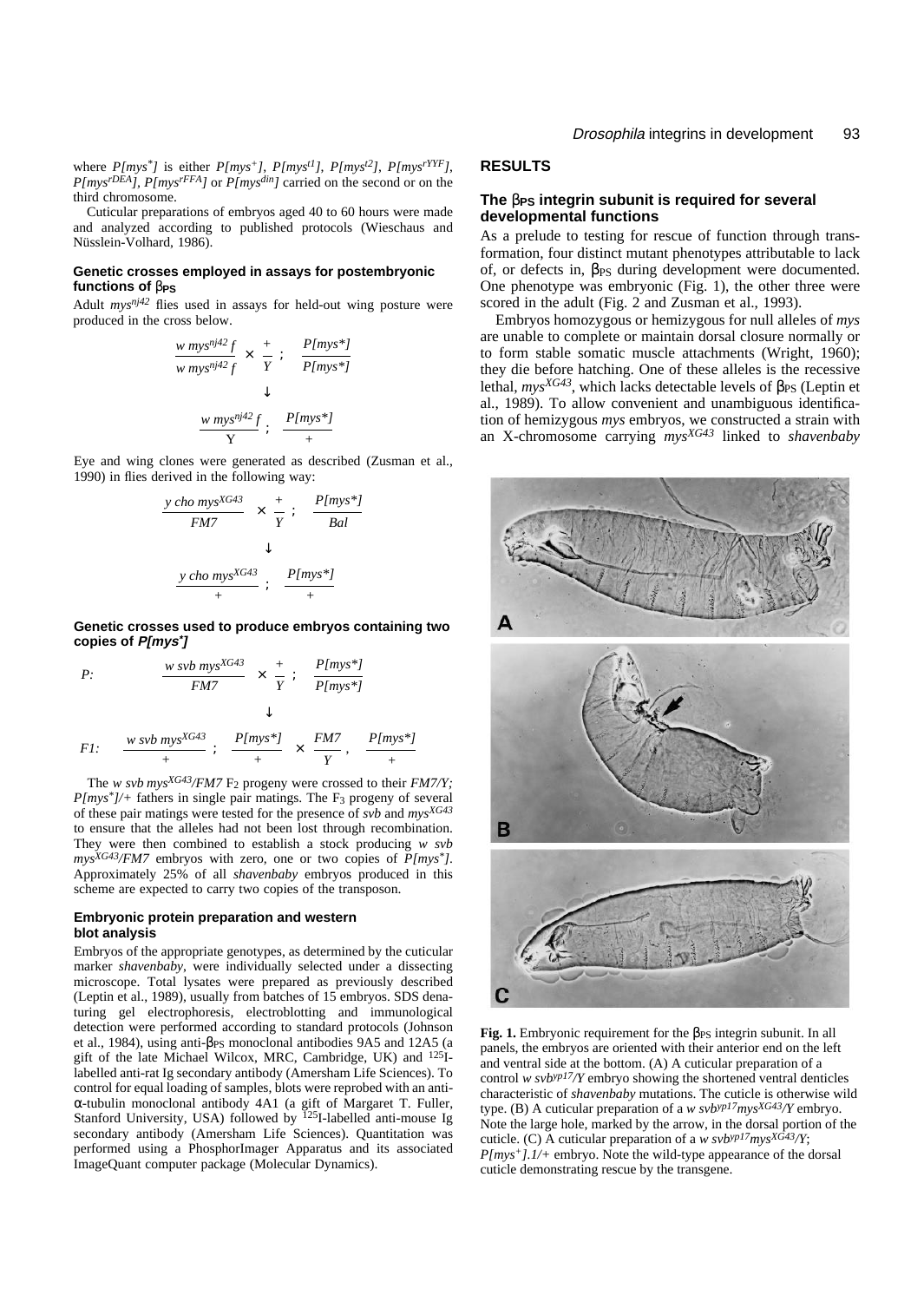















**Fig. 2.** Postembryonic requirement for the  $β<sub>PS</sub>$  integrin subunit. (A-D) Eyes viewed under antidromic illumination; plane of focus is at the level of rhabdomeres, which are evident as regularly spaced yellow dots in the wild type. Mitotic clones homozygous for *cho* are marked by red brick color. (A) An eye containing a *cho mysXG43/cho mysXG43* clone. Note that the rhabdomeres are not organized in the regular pattern. (B) An eye containing a *cho mysXG43/cho mysXG43; P[mys+]/+* clone. Note the rescue of ommatidia to wild-type rhabdomere organization. (C) An eye with a *cho mysXG43/cho mysXG43; P[mysrDEA]/+* clone. Note its wild-type appearance. (D) An eye with a *cho mysXG43/cho mysXG43; P[mysrFFA]/+* clone. Note disorganized rhabdomeres, similar to those seen in the absence of transposon. (E-H) Flies raised at 29°C and examined for wing posture. (E) A *w mysnj42f/Y* fly holds his wings at 90° to the body axis. (F) A *w mysnj42f/Y; P[mys+]/+* fly is wild type with respect to wing posture, demonstrating rescue by the transgene. (G) A *w mys<sup>nj42</sup>f/Y; P[mys<sup>rDEA</sup>]/+* fly holds his wings at a slight angle to the body axis, demonstrating partial rescue by the transgene. (H) A *w mysnj42f/Y; P[mysrFFA]/+* fly with 'droopy' wings; note similarity to the fly rescued with *P[mysrDEA].*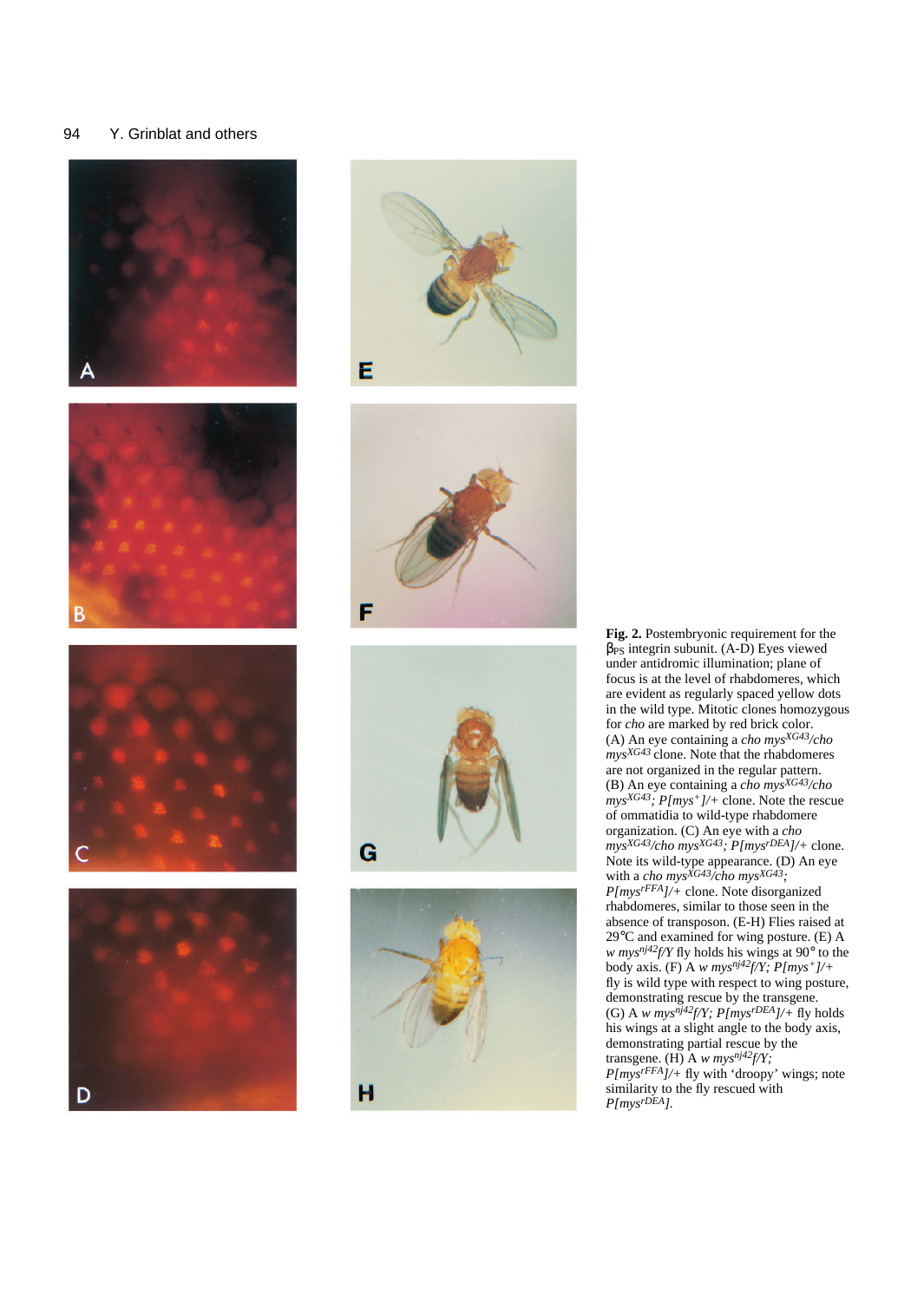|                         |                               | Phenotype assayed                        |                                             |                                |                                |  |
|-------------------------|-------------------------------|------------------------------------------|---------------------------------------------|--------------------------------|--------------------------------|--|
| Transposon              | Protein<br>level <sup>a</sup> | Dorsal hole in cuticle<br>$(mys^{XG43})$ | Disorganized<br>ommatidia<br>$(mys^{XG43})$ | Wing blisters<br>$(mvSXG43)$ b | Heldout wing<br>$(mys^{nj42})$ |  |
| no transposon           | 0%                            | $100\%(253)$                             | $100\%(29)$                                 | 15% (128)                      | 97%(251)                       |  |
| $P(mys^+)$ lines #1     | $7.2 - 22%$                   | $2\%(52)$                                | $22\%(9)$                                   | $2\%(142)$                     | $1\frac{6(288)}{2}$            |  |
| 2                       | 7.9%                          | $0\% (157)$                              | $0\% (17)$                                  | $0\%$ (345)                    | $0\% (153)$                    |  |
| $P(myst1)$ lines #2     | 21-23%                        | $100\% (101/2)*$                         | $100\%$ $(7)$                               | $9\% (74)$                     | $100\%(24)$                    |  |
| 3                       | 12%                           | $100\%(67/2)*$                           | $100\%(4)$                                  | 14%(80)                        | $100\%(51)$                    |  |
| $\overline{4}$          | 2.6%                          | ND                                       | ND                                          | ND                             | 94%(67)                        |  |
| $P(myst2)$ lines # 3    | 1.1%                          | $100\%(63)$                              | $100\%$ $(7)$                               | $12\%(66)$                     | $100\%(9)$                     |  |
| 4                       | 1.6%                          | $100\%(30)$                              | $100\%(2)$                                  | $14\%(14)$                     | $100\%(13)$                    |  |
| 5                       | $2.9\%**$                     | $100\%(11)$                              | ND                                          | ND                             | 97%(30)                        |  |
| $P[mys^{dln}]$ line #2  | <b>ND</b>                     | $0\% (18)$                               | $0\% (13)$                                  | $0\% (143)$                    | 3% (110)                       |  |
| $P(mvsrYYF)$ lines # 1  | 6%                            | $7\% (30)$                               | $0\%$ $(8)$                                 | $0\% (148)$                    | $1\frac{6(129)}{2}$            |  |
| 2                       | $6.4 - 21%$                   | $0\%$ (35)                               | $0\% (6)$                                   | $0\% (105)$                    | 20%(258)                       |  |
| 5                       | 12-22%                        | $0\%$ (32)                               | ND                                          | ND                             | $2\%(106)$                     |  |
| $P/mv srDEA$ ] lines #1 | 16%                           | $6\% (18)$                               | $0\% (10)$                                  | $3\%(175)$                     | $25\%(201)^c$                  |  |
| 2                       | 9%                            | $0\% (46/2)^*$                           | $0\% (5)$                                   | $0.4\%$ (222)                  | $33\%(182)^c$                  |  |
| $P(mysrFRA)$ lines #1   | 11%                           | $80\%(44)$                               | $100\%(10)$                                 | $1.5\%(266)$                   | $18\% (96)^c$                  |  |
| 3                       | 6%                            | 57%(63)                                  | $100\%(9)$                                  | $1\% (418)$                    | $63\% (210)^c$                 |  |

**Table 1. Mutant** *mys* **phenotypes rescued by derivatives of** *P[mys+]*

Percentage of individuals or structures that are mutant for the given phenotype is shown in boldface; the total number of such individuals or structures analyzed is given in brackets. *mys<sup>XG43</sup>* is a null allele assayed in hemizygous embryos for a dorsal cuticular defect and in homozygous cell clones for eye and wing defects. *mysnj42* is a viable allele assayed for wing posture in hemizygous males at 29°C.

aProtein expression levels for each transformant line are shown as % of the endogenous (see Fig. 4 for details).

 $b$ In this assay, all wings are scored for the presence of a blister. The low percentage of mutant structures in the absence of a transposon (15%) reflects the frequency of clone generation rather than incomplete penetrance of the mutant phenotype.

cAmong flies scored as wild type for wing posture some exhibited an unusual 'droopy wing' phenotype (see Fig. 2G,H), which was not observed in flies rescued with the other mutant transposons.

\*Due to homozygous lethality of these transformant lines, only half of the scored embryos contain a copy of a mutant transposon, as indicated by the **/2** after the total number of scored embryos shown in brackets. For *P[myst1]*, all embryos exhibited the dorsal hole, and thus the incidence of mutant phenotype for the transposon-bearing embryos is inferred to be 100%. For *P[mysrDEA]*, only 44% of the embryos had a dorsal hole; thus, the transposon-bearing half of the embryos must be phenotypically normal.

\*\*Embryos that express twice this amount of protein also fail to complete dorsal closure (see text).

ND Not determined.

(*svb*), a recessive larval lethal mutation that causes drastic reduction in the size of ventral denticles without otherwise affecting the visible embryonic phenotype (Wieschaus et al., 1984; Fig. 1A). The effectiveness of this indirect marking system was confirmed: all *svb* (and therefore *mysXG43*) embryos die with a characteristic hole in the dorsal cuticle (Fig. 1B; Table 1), whereas none of their  $s\nu b^{+}$  (and therefore  $m\nu s^{+}$ ) siblings do (data not shown). In control crosses, *svb mys<sup>+</sup>* embryos die without a dorsal hole (Wieschaus et al., 1984).

During postembryonic development of imaginal disks, loss of βPS in mitotic clones homozygous for *mysXG43* does not result in cell lethality but causes morphological defects consistent with lack of proper attachment between cell layers (Brower and Jaffe, 1989; Zusman et al., 1990, 1993; Brabant and Brower, 1993). Generation of *mysXG43* homozygous clones in the developing wing blade results in blisters, with the dorsal and ventral wing surfaces failing to adhere to each other. In this study, we did not use a linked marker to identify precisely the mutant clones in the wing; however, the presence of such a marker in the experiments of Brower and Jaffe (1989) and of Zusman et al. (1990), permits the conclusion that the low frequency of wings with blisters (15%; Table 1) reflects the frequency with which clones are generated, rather than incomplete penetrance of the wing phenotype. In the eye, the ommatidial arrays are disorganized within the homozygous *mysXG43* clones, which are identified by a linked mutation in the eye color gene, *chocolate* (Fig. 2A and Table 1).

The fourth phenotype scored was based on the adult viable allele, *mysnj42*. Flies that are hemizygous or homozygous for this allele express an aberrant form of  $\beta_{PS}$  at levels comparable to wild-type expression (Wilcox et al., 1989). These flies are incapable of flight, probably as a consequence of defects in the major thoracic indirect flight muscles (de la Pompa et al., 1989). The severity of the mutant phenotype is exacerbated in flies reared at 29°C, which hold their wings at an abnormal angle to the body (Fig. 2E); this 'held-out' phenotype is almost fully penetrant (Table 1).

### **P-element transformation defines the boundaries of a functional myospheroid gene**

We extended the initial molecular characterization of the locus (Digan et al., 1986) by isolating full-length *mys* cDNA clones (see Materials and Methods for details) and mapping their 5′ and 3′ termini on a genomic DNA fragment, thus determining the minimum extent of the transcription unit to be 9 kb (Fig. 3A).

Germ-line transformation experiments were performed using the Carnegie 20-based *P*-element vector HZ50PL (Hiromi and Gehring, 1987) according to established methods. In preliminary experiments, we failed repeatedly to obtain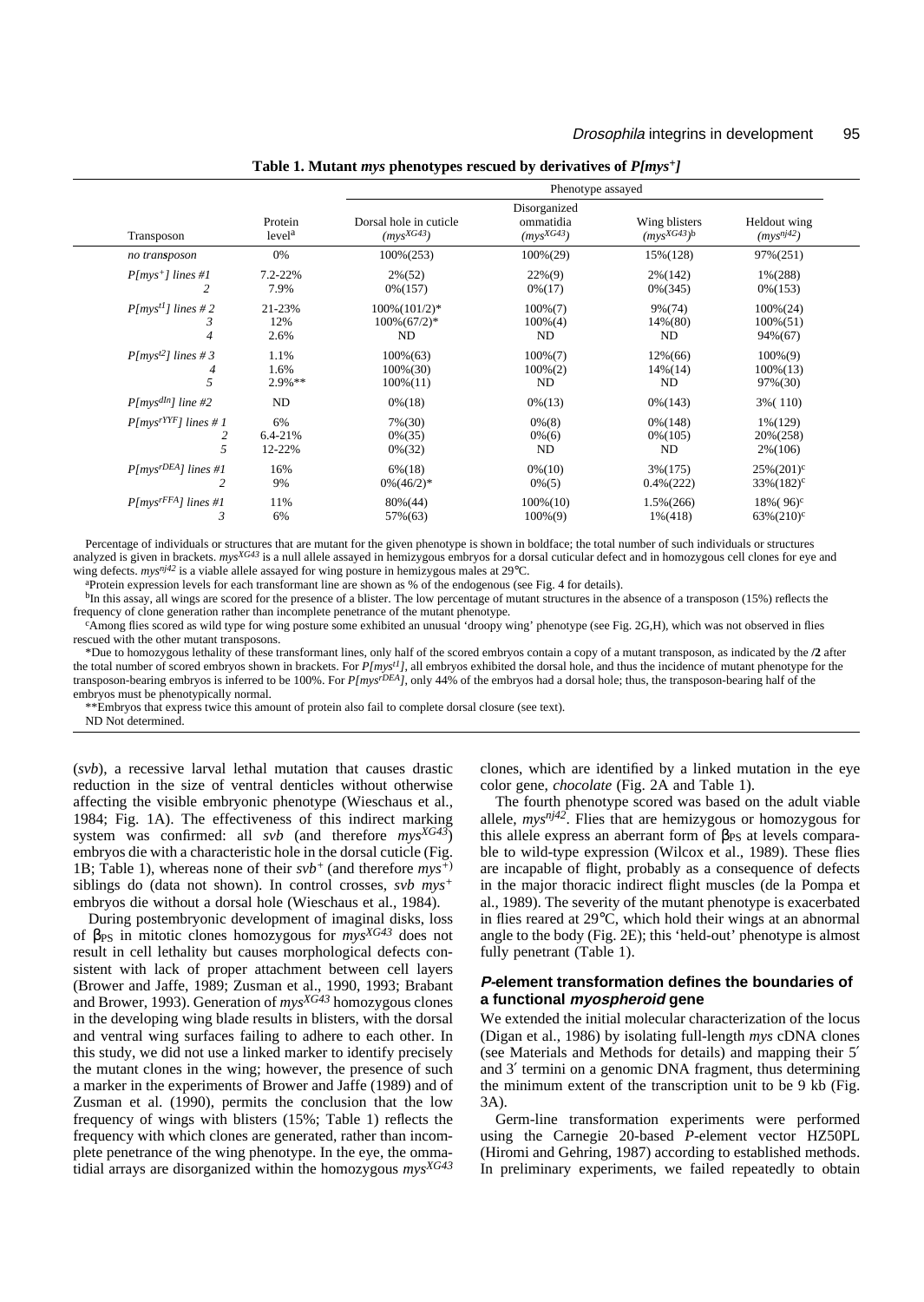

**Fig. 3.** The structure of *P[mys+]*, <sup>a</sup> *P*-element transposon containing a 10.5 kb genomic DNA fragment encompassing the *mys* gene. (A) The top line represents a scale in kilobases. The middle diagram shows the structure of the *mys* transcription unit (Yee et al., unpublished data), where boxes represent exons (light gray untranslated, dark gray - coding sequences) and thin lines are introns or 1.5 kb of 5′ flanking DNA. The following restriction sites are shown underneath: *Bgl*II (B), *Hin*dIII(H), *Sac*II(C), *Sal*I(S), *Sma*I(M), *Spe*I(P) and *Xho*I*(*X*)*. A bracket highlights the *Bgl*II-*Spe*I fragment (see part B below). The arrow shows the direction of transcription. This *mys* DNA was inserted in the transformation vector HZ50PL, replacing the *Kpn*I-*Sal*I fragment that contains the *lacZ* gene. Only the portions of this construct that integrate into the chromosome are shown at the bottom. This vector includes a functional copy of the *Drosophila rosy* gene (*ry<sup>+</sup>*) as a visible selection marker (open box), the 3′ untranslated region of the *Drosophila hsp70* gene (cross-hatched box) with its polyadenylation site (pA), and the *P-*element sequences required for transposition (black boxes). (B) A closer view of the *Bgl*II-*Spe*I restriction fragment (bracket in part A above), which was used as a shuttle for in vitro-generated mutants in the cytoplasmic tail. The region encoding the putative transmembrane domain (TM) is indicated by a cross-hatched box. Approximate positions at which mutations were introduced are shown by vertical lines. For amino acid replacement mutants, the wild-type residue is shown on top and its replacement on the bottom. The termination codons are marked with \*. In the mutant *din*, a 75 nt fragment of DNA corresponding to an intron is deleted (see Materials and Methods and Fig. 6 for more detail).

transformants using a 16 kb *Drosophila* genomic fragment that encompassed the *mys* gene, suggesting the existence of a 'poison' sequence in the region (data not shown). However, we did obtain transformants with a smaller, 10.5 kb genomic fragment, which included all of the transcribed sequences and 1.5 kb of the 5′ flanking DNA. In designing this construct, which we named  $P(mys<sup>+</sup>)$ , we deliberately minimized the flanking sequences and, as a result, the 3' end of the genomic fragment used falls just short of the natural polyadenylation site of the gene. The polyadenylation signal is provided by the *hsp70* sequences contained in the vector (see Materials and Methods and Fig. 3).

Adult flies carrying one or more copies of *P[mys+]* were identified by the eye color marker gene, *rosy+(ry+)*, included in the transposon. Two independent, single insert germ-line integrants, *P[mys+].1* and *P[mys+].2*, were obtained with this wild-type construct, and their insertion sites were mapped to the third and second chromosomes, respectively (data not shown). Each of these inserts of *P[mys+]* was transferred into mutant *svb mysXG43* embryos by genetic crosses in a way that excluded the possibility of recombination between these two latter loci (see Materials and Methods for details of the cross). Each insert was found capable of alleviating the mutant embryonic defects described in the previous section. In the vast majority of such embryos, a single copy of *P[mys+]* leads to complete rescue of the dorsal hole phenotype (Table 1; Fig. 1C) and of somatic muscle detachment as judged from observations of muscle contraction in living embryos (data not shown). The ability of the transposon to rescue in these assays is dependent upon its insertion site: *P[mys+].2* rescued all 157 tested embryos, while *P[mys+].1* failed to do so in 1 out of 52 examined embryos.

Similarly, *P[mys+]* was shown to provide the function of the wild-type gene during imaginal disk development (see Materials and Methods for crosses used in these studies, and Zusman et al., 1990, 1993 for details of the assays). In eye clones homozygous for *mysXG43*, addition of a copy of *P[mys+].2* leads to complete rescue of the mutant phenotype while a copy of  $P/mys<sup>+</sup>$ *l.1* rescues in 78% of the cases (Table 1, Fig. 2B). In the wing blade, introduction of a single copy of *P[mys+].2* eliminates the blisters, while addition of a copy of *P[mys<sup>+</sup>].1* reduces their occurrence significantly but not completely (Table 1). Introduction of a single copy of *P[mys+]* also alleviates the defects associated with *mysnj42* at the non-permissive temperature of 29°C, namely, the abnormal wing posture and wing blistering (Fig. 2F; see Materials and Methods for description of the cross). As in all the previous assays, *P[mys+].2* rescues the mutant phenotypes more efficiently than does *P[mys+].1* (Table 1).

Thus *P[mys+]*, a transposon carrying 10.5 kb of genomic *mys* DNA, is capable of functionally replacing the endogenous *mys* gene during several stages of *Drosophila* development. However, at least in the available integrants, it is not as effective as the endogenous gene, as attested by the observation that transformants that lack endogenous  $\beta_{PS}$  and carry one copy of *P[mys+]* die either as late embryos or as early first instar larvae (data not shown). These embryos appear to have normal cuticle and are capable of muscle contraction.

To examine why transformants fail to complete development, we analyzed by western blotting the  $\beta_{PS}$  protein produced in both *P[mys+]* lines. Since this protein and its endogenous counterpart are expected to have the same electrophoretic mobility, only hemizygous *mysXG43* embryos, which lack the endogenous protein, were used in this analysis. Total lysates prepared from such embryos by the squashing method described by Leptin et al.(1989) were subjected to western blotting with monoclonal antibodies against  $\beta_{PS}$ . As an internal standard, the same blots were also probed with a tubulin antibody and the  $\beta_{PS}$  signals were normalized against tubulin. Multiple analyses of samples from the same transformant line gave values within a three-fold range. This moderate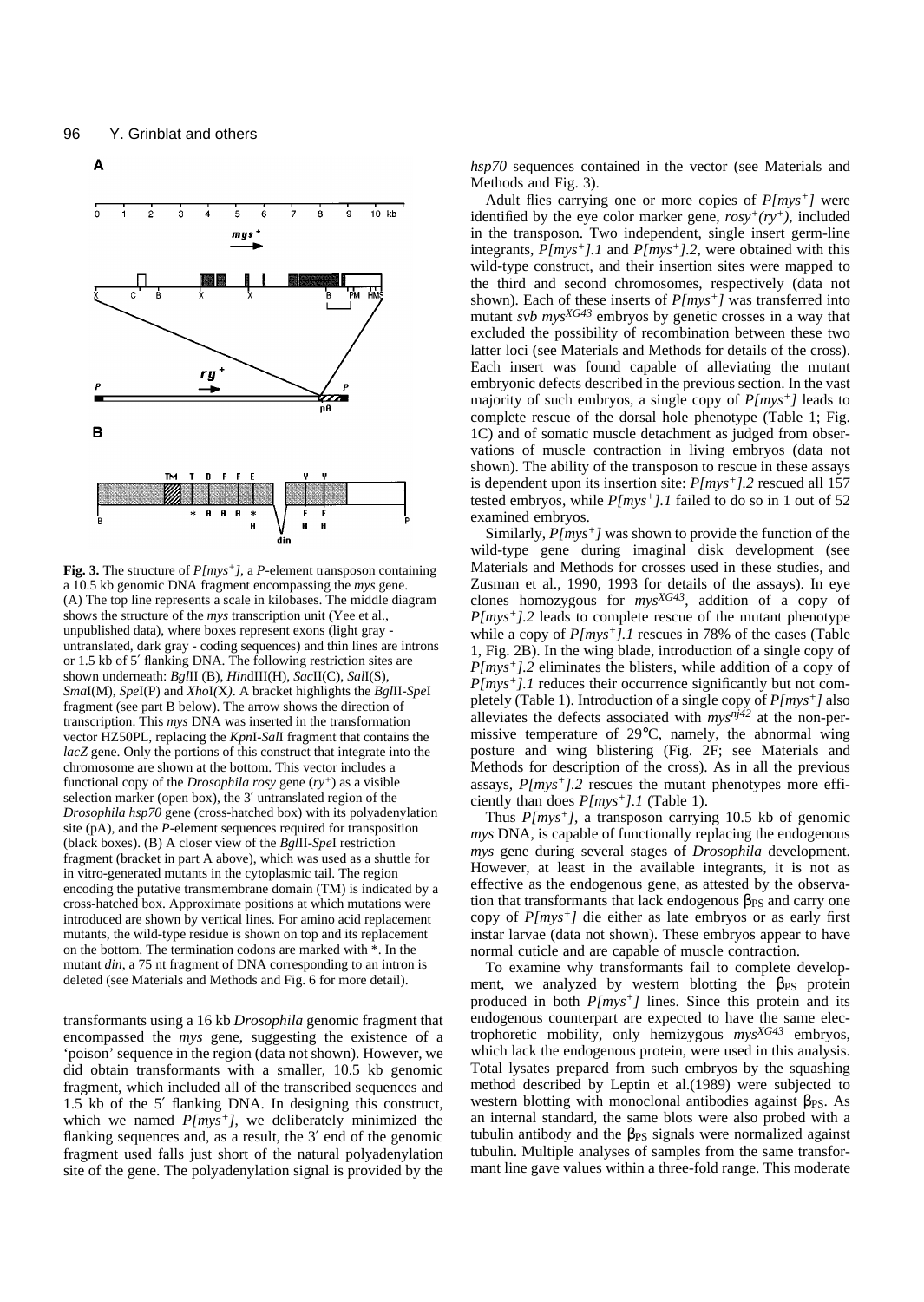

Fig. 4. Western blot analysis of β<sub>PS</sub> protein in wild-type, mutant and transformant embryos. Protein extracts from hemizygous *mysXG43* embryos carrying the indicated transposon were analyzed on two western blots, together with hemizygous positive (wild type, *mys<sup>+</sup>*) and negative (non-transformed *mysXG43* or *mys*<sup>−</sup>) controls. The blots were probed with an antibody against  $\beta_{PS}$  (top panel) and then with an antibody against  $\alpha$ -tubulin (lower panel). The position of  $\beta_{PS}$  is marked by a dot on the right, and that of the presumed  $\beta_{PS}$  precursor by an arrowhead. Relative levels of  $\beta_{PS}$  expressed by the different transposons, quantitated by a PhosphorImager and corrected for variations in loading by normalization against tubulin, are shown at the bottom as percentages of the endogenous expression level in the wild-type control. For each line, additional numbers represent estimates from independent experiments (not shown). The line *P[mys+]* shown is *P[mys+].1*; a similar experiment, not shown here, indicated a value of 7.9% for  $\beta_{PS}$  expression in the  $P(mys^{+})$ .2 transformants. The following estimates were obtained for *P[mysrDEA]* and *P[mysrFFA]* transformants (data not shown): *P[mysrDEA].1*, 16%; *P[mysrDEA].2*, 9%; *P[mysrFFA].1*, 11%; *P[mysrFFA].3*, 6%.

variability might be due to differences in the embryonic stages analyzed, or to variable release of membrane versus cytoplasmic proteins in different preparations. These experiments, the results of which are shown in Fig. 4, revealed that both integrant lines of *P[mys+]* produce an appropriately sized

#### Drosophila integrins in development 97

protein but at levels that are significantly reduced compared to wild type. We estimate the amount of protein produced by these lines to be 7-22% of the endogenous  $\beta_{PS}$  level.

## **The cytoplasmic domain of** β**PS is necessary for proper function during development**

Identification of a fragment of DNA containing a functional *mys* gene set the stage for analysis of the contributions of specific structural features of the protein to different aspects of its function. The putative cytoplasmic domain of the protein was chosen as the first target for analysis because the presumed cytoskeletal associations and the high degree of sequence conservation found within this region (Fig. 5) suggest an important role, and its small size (47 amino acids) makes it amenable to detailed dissection.

We began by asking whether this region of the protein was necessary for function. Two mutant derivatives of the original transposon, *P[myst1]* and *P[myst2]*, were constructed in vitro (see Materials and Methods for details), each of which differs from the original transposon at one nucleotide position, resulting in a termination codon (Fig. 6). Consequently, the mutants encode truncated  $\beta_{PS}$ , which lacks virtually the entire putative cytoplasmic domain (*P[myst1]*), or the 30 most Cterminal amino acid residues of it (*P[myst2]*). Germ-line transformants containing mutant transposons were tested in rescue assays as described in the preceding section. The results of these tests, shown in Table 1, demonstrate that both truncations completely abolish phenotypic rescue in our assays.

To ascertain that the truncations exert their effect at the level of protein function rather than protein stability, we performed western blot analysis on three independent transformant lines of  $P(mys<sup>t1</sup>]$  and three lines of  $P(mys<sup>t2</sup>)$ . Appropriately sized bands were detected for all of the lines tested (Fig. 4 and data not shown). Quantitative evaluation, summarized in Fig. 4 and Table 1, revealed that at least one of the  $P(mys<sup>t</sup>)$  integrants,  $P(mys<sup>t1</sup>)$ .2, expresses  $\beta_{PS}$  at levels comparable to those of *P[mys+].1*, thus ruling out the possibility that a simple reduction in quantity is responsible for the functional failure of this mutant protein. This conclusion could not be made for a single copy of *P[myst2]*, since all three lines tested were found to express at levels significantly lower than those of *P[mys+].1* (Fig. 4).

|                  | $\alpha$ helix                                                  | ß turn | B turn |  |
|------------------|-----------------------------------------------------------------|--------|--------|--|
|                  | ⊹ ⊹⊹                                                            | ✦✦ଧଧ∻  |        |  |
| ЪS               | KLLTTIHDRREFARFEKERMNAKWDTGENPIYKQATST----FK-NPMYAGK            |        |        |  |
| $\mathfrak{h}_1$ | KLLMIIHDRREFAKFEKEKMNAKWDTGENPIYKSAVTT----VV-NPKYEGK            |        |        |  |
| ♭.               | KALIHLSDLKEYRKFEKEKLKSQWNN-DNPIFKSATTT----VM-NPKFÄES            |        |        |  |
| ķ                | <b>紧LLITIHDRKEFAKFEEERARAKWDTANNPIYKEATST----FT-NITY繋GT</b>     |        |        |  |
| y.               | 紧LLVTIHDRREFAKFQSERSKARYEMASNPIYRKPISTHTVDFTFNKSYNGTVD          |        |        |  |
| k.               | KLLVSFHDRKEVAKFEAERSKAKWOTGTNPLYRGSTST----FK-NVTYKHREKOKVDLSTDC |        |        |  |
| ϧ                | KLSVKIYDRREYSKFEKEQQQLNWKQDSNPIYKSAITTTI------NPKFOEADSPTL      |        |        |  |
| š,               | WYIRAK-DAREYAKFEEDQKNSVR--QENPIYRDPVGRYEVPKALSVKYDENPFAS        |        |        |  |

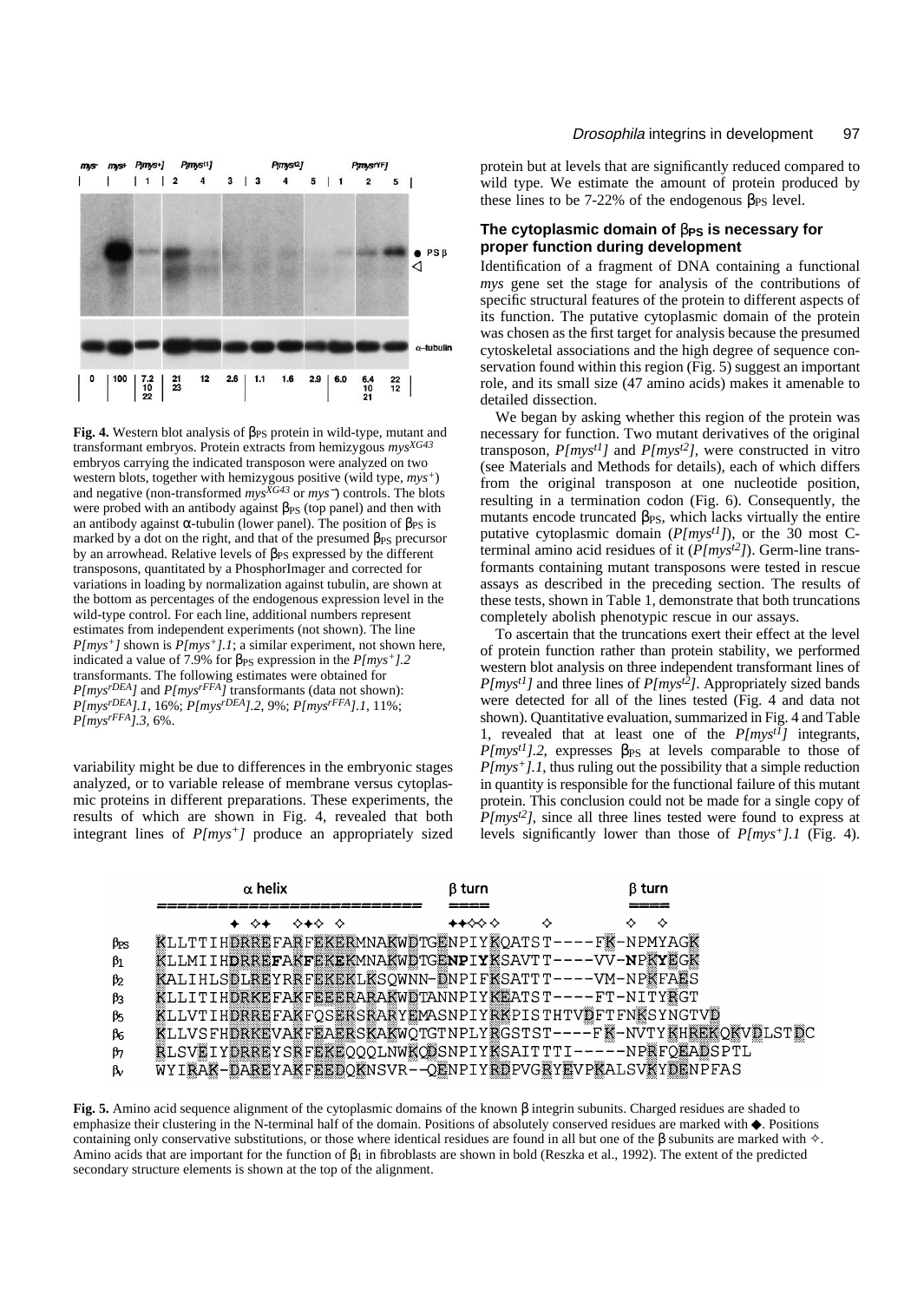|                                                                                                                                                                         | $\alpha$ helix                                                                                                                                                                                                                                                                             | β turn | <b>B</b> turn |                                                                                       |  |  |
|-------------------------------------------------------------------------------------------------------------------------------------------------------------------------|--------------------------------------------------------------------------------------------------------------------------------------------------------------------------------------------------------------------------------------------------------------------------------------------|--------|---------------|---------------------------------------------------------------------------------------|--|--|
| βes<br>$\beta_1$                                                                                                                                                        | KLLTTIHDRREFARFEKERMNAKWDTGENPIYKQATSTFKNPMYAGK<br>KLIMITHDRREFAKFEKEKMVAKWDTGFNPTYKSAVTTV/NPKYEGK                                                                                                                                                                                         |        |               |                                                                                       |  |  |
| В                                                                                                                                                                       |                                                                                                                                                                                                                                                                                            |        |               |                                                                                       |  |  |
| $P(mys+]$<br>P[mys <sup>t1</sup> ]<br>P[mys <sup>t2</sup> ]<br>P[mysr <sup>DEA</sup> ]<br>P[mys <sup>rFFA</sup> ]<br>P[mys <sup>rYYF</sup> ]<br>P[mys <sup>rYYA</sup> ] | KLLTTIHDRREFARFEKERMVAKWDTGENPIYKQATSTFKNRMYAGK<br>KLLT*<br>KLLTTIHDRREFARFEK*<br>KLLTTIHARREFARFEKARMMAKWDTGENPIYKOATSTFKNPMYAGK<br>KLLTTIHDRREAARAEKERMMAKWDTGENPIYKQATSTFKNRMYAGK<br>KLLTTIHDRREFARFEKERMMAKWDTGENPIFKOATSTFKNFMFAGK<br>KLLTTIHDRREFARFEKERMVAKWDTGENPIAKOATSTFKNPMAAGK |        |               |                                                                                       |  |  |
| $\beta_{PS}$<br>$\beta_{3V}$<br>$\beta_{1V}$<br>$\beta_{1S}$                                                                                                            | KLLTTIHDRREFARFEKERMNAKWDI <b>VSLASPHIFFSIVRLSSFIFLSDSQ</b> GENPIYKQATSTFKNPMYAGK<br>KLLITIHDRKEFAKFEEFRARAKWDI <b>VROGAGRFIKSIV*</b><br>KLIMITHDRREFAKFEKEKMNAKWDTVSYKTSKKOSGL*                                                                                                           |        |               | KLIMI IHDRREFAKFEKEKMNAKWDTS <b>LSVAQPGVQWODISSIQPLTSRFQQFSCLSLPSTWDYR</b> VKILFIRVP* |  |  |

**Fig. 6** (A) Cytoplasmic domain structure. The aligned sequences of  $β_{PS}$  and  $β_1$  are shown, with the  $β_1$  residues that are important for function in fibroblasts shown in bold (Reszka et al., 1992). (B) Mutations introduced in the cytoplasmic domain of βPs. Shown here are the amino acid sequences of the cytoplasmic tail that are encoded by the wild-type transposon  $P(mys<sup>+1</sup>)$  and its mutant derivatives  $P(mys<sup>+1</sup>)$ ,  $P(mys<sup>+2</sup>)$ , *P[mysrYYF]*, *P[mysrYYA]*, *P[mysrDEA]* and *P[mysrFFA]* (see Materials and Methods for detailed description of the constructs). Bold letters correspond to point substitutions in each mutant derivative and asterisk indicates a premature termination codon. The transposons differ only within the area shown. (C) The potential splicing isoform of the cytoplasmic tail of βPS. Shown here is the variant cytoplasmic tail of βPS, which could be produced if the intron found in the corresponding region of the *mys* gene were retained in the mRNA. The underlined sequences are found in the canonical form; the intron-encoded variant sequence, inserted in frame, is shown in bold. The mutant transposon *P[mysdin]* lacks the cytoplasmic intron and, therefore, is unable to produce the variant cytoplasmic isoform. The alternative splicing isoforms of the vertebrate β integrins are shown below for comparison. In β<sub>3V</sub> and β<sub>1V</sub>, the retained intron sequence encodes a short novel peptide (bold) and a premature termination codon (\*). In  $\beta_{1S}$  the novel C-terminal peptide is encoded partially by the retained intron sequence (bold) and partially by the exon that encodes the C-terminal peptide of the canonical isoform, but is translated in a different reading frame (italics).

However, by doubling the number of genomic copies of *P[myst2]*.5 in *mysXG43* hemizygous embryos, we were able to produce embryos that expressed mutant  $\beta_{PS}$  at levels comparable to transformants bearing other rescuing transposons. Embryos with two copies of the *P[myst2]* transposon, not readily distinguishable from those carrying zero or one copies, constitute a quarter of all *mysXG43* hemizygous embryos produced in a cross that is outlined in the Materials and Methods. 215 *mysXG43* hemizygous progeny of this cross were examined, and all 215 were found to contain the characteristic lesion in the dorsal cuticle. Since approximately 54 of these embryos were expected to express the product of *P[myst2]* at levels comparable to those of  $P(mys^{+})$  (and  $P(mys^{rYYF})$ , see below), the functional failure of the truncated β<sub>PS</sub> encoded by *P[mys<sup>t2</sup>]* is not due simply to insufficient amounts of the protein.

## **A conserved intron found in the portion of the mys gene encoding the cytoplasmic tail is dispensable for the functions of mys during development**

In the genes encoding the vertebrate integrins  $\beta_1$  and  $\beta_3$ , the cytoplasmic tail is interrupted by an intron (Altruda et al., 1990; van Kuppevelt et al., 1989). These introns appear to undergo alternative splicing which can lead to their partial or complete

preservation in the mature transcript. The proteins encoded by these alternative transcripts differ from the canonical forms shown in Fig. 5 in that their C-terminal portions are replaced with peptides of unrelated sequences. Although two of the three predicted alternative splicing isoforms have been detected at the protein level (Languino and Ruoslahti, 1992; Balzac et al., 1993), they are found at very low frequencies and their biological significance has not been determined.

Interestingly, an intron is found at exactly the same position in the cytoplasmic domain-encoding portion of *mys* (Y. G., R. Patel-King, R. O. H, unpublished observation). This 75 bplong intron contains an open reading frame which, if the intron were not excised, would lead to an in-frame insertion of 25 amino acids in the middle of the cytoplasmic domain. This peptide would bear no similarity to the proposed alternative cytoplasmic peptides of  $β_1$  and  $β_3$  (Fig. 6). It would be important to distinguish between the intriguing and biologically significant possibility that any potential cytoplasmic domain isoforms result from regulated splicing, and the less exciting possibility that they are due to faulty RNA processing. With this goal in mind, we constructed a mutant derivative of *P[mys+]*, named *P[mysdin]*, which encodes wild-type  $\beta_{PS}$  protein but lacks this intron, and thus lacks the ability to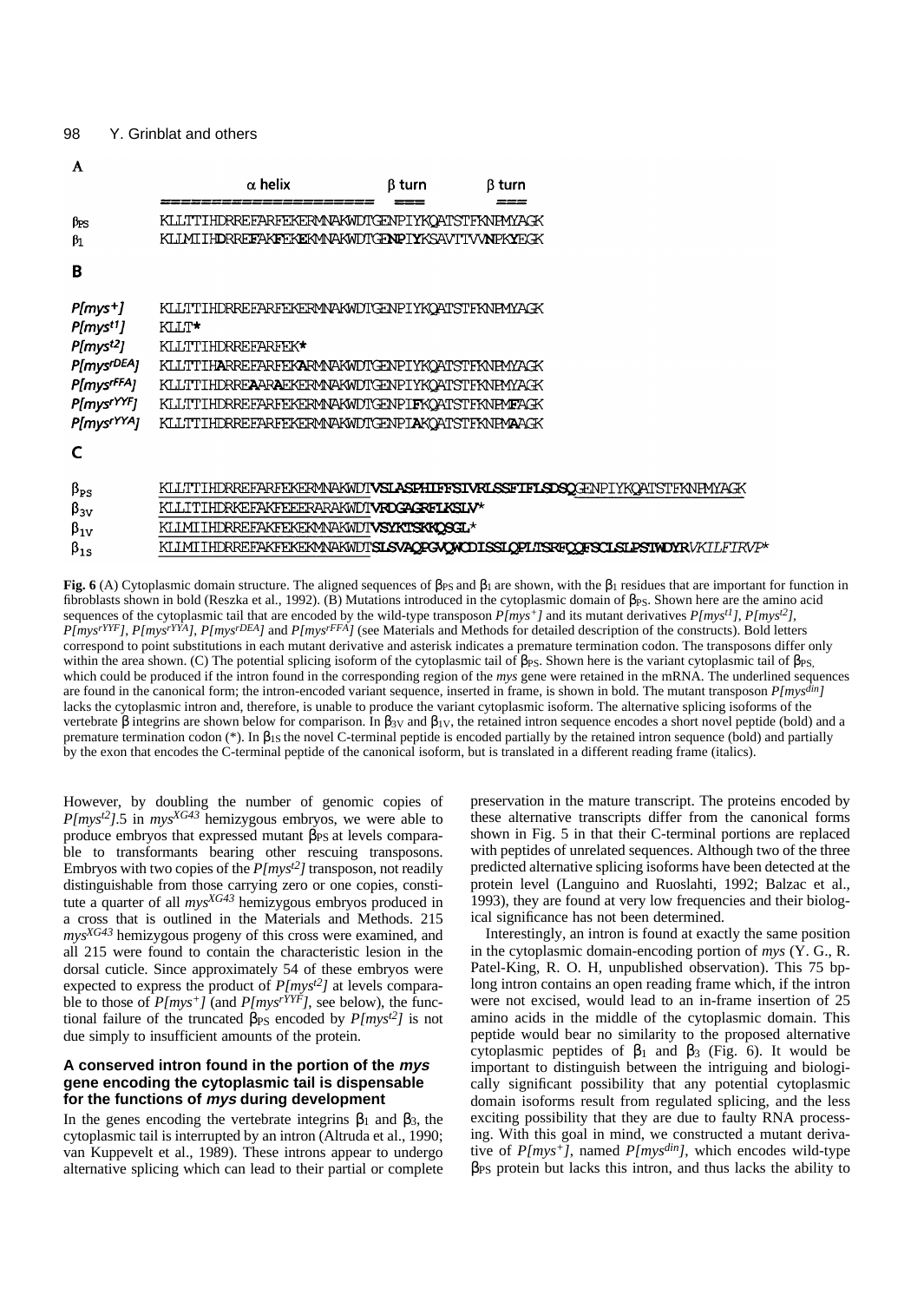produce the alternative cytoplasmic tail isoform shown in Fig. 6. This construct is indistinguishable from *P[mys+]* in its ability to function during embryogenesis and in support of adult thoracic muscle development and wing blade morphogenesis (Table 1). Therefore, the isoform potentially generated by the unspliced mRNA is not required for the functions tested.

### **Tyrosine phosphorylation is not essential for the functions of**  β**PS during development**

Two tyrosines in the cytoplasmic tail of the vertebrate  $\beta_1$ integrin are conserved in  $\beta_{PS}$  and in many other integrin  $\beta$ subunits. This conservation, together with the observation that β<sup>1</sup> integrin is phosphorylated on tyrosine in certain transformed cell lines (Hirst et al., 1986; Tapley et al., 1989), suggests that cytoplasmic tyrosine phosphorylation may be a mechanism for regulating integrin function. This model, which has attracted considerable attention, was tested by replacing the codons for both of the potentially phosphorylatable cytoplasmic tyrosines in *P[mys+]* with phenylalanine codons (Fig. 6; see Materials and Methods for details of construction). These replacements are expected to prevent phosphorylation while preserving the overall physical structure of the protein. Three independent lines stably transformed with this construct, referred to as *P[mysrYYF]*, were obtained. Their protein product was appropriately sized and expressed at levels comparable to those of the *P[mys+]* product (Fig. 4). When these lines were tested in our standard rescue assays, they were found to be phenotypically indistinguishable from the wild-type *P[mys+]* lines (Table 1). Therefore, phosphorylation of these conserved tyrosine residues does not appear to be necessary for correct function of  $β_{PS}$  in the processes assayed here.

Another potential role for these tyrosine-containing sequences is suggested by their homology to the vertebrate lysosomal targeting motifs, which have been proposed to be involved in controlling rates of turnover of cell surface proteins (NPXY; Chen et al., 1990; Peters et al., 1990). Tyrosine and phenylalanine are often functionally interchangeable in these motifs, while substitution with alanine abolishes the lysosomal targeting function (Bansal and Gierasch, 1991). We constructed a mutant derivative of *P[mys+]*, *P[mysrYYA]*, which encodes a protein with both tyrosines in the cytoplasmic tail replaced with alanines. Surprisingly, attempts to obtain germline transformants of this construct in a series of injections with two independent isolates of the plasmid were unsuccessful. In comparison, between five and ten independent integrants were generated upon injecting a similar number of embryos with any of the other *P[mys\*]* constructs. Although the injected embryos did not show appreciable increase in lethality, upon reaching adulthood they failed to express at the normal strong level the marker  $ry^+$  gene that is contained in  $P(mys<sup>rYYA</sup>)$  and they did not yield any *ry<sup>+</sup>* progeny*.* This result might be explained by postulating dominant toxicity of the mutant protein encoded by *P[mysrYYA]* which acts to prevent cells that express it from contributing to the germ line (see Discussion).

## **Mutations of conserved amino acids in the highly charged portion of the β<sub>PS</sub> cytoplasmic domain reveal developmental modulation of PS integrin functions**

The N-terminal half of the cytoplasmic tail of  $\beta$  integrins is especially highly conserved; it is highly charged and is

predicted to form an <sup>α</sup>-helix. Reszka et al. (1992) reported that mutations at four residues in this portion of the  $\beta_1$  integrin partially impaired the ability of the protein to associate with the cytoskeleton in cultured fibroblasts, while mutations at the other positions had no effect. We assayed the contribution of these four residues to the developmental functions of  $\beta_{PS}$  by constructing two mutagenized derivatives of *P[mys+]*: *P[mysrDEA]*, in which codons for asparagine and glutamine were replaced with alanine codons, and *P[mysrFFA]*, in which the codons for two phenylalanines were changed to encode alanines (Fig. 6A). The mutagenized constructs were introduced into the germ line of *cn;ry* flies, and two independent autosomal insertion lines were established for each. Levels of protein expressed by each of these lines were quantitatively evaluated, and found to be comparable to the levels produced by *P[mys+]* (Table 1 and legend to Fig. 4), with levels ranging between 6 and 16% of endogenous *mys* expression.

The transformants were introduced into *mys*<sup>−</sup> embryos by genetic crosses in order to test their ability to replace the function of the endogenous *mys* gene. As shown in Table 1, these two transposons are distinct from the previously tested mutant constructs in that they rescue the various tested mutant phenotypes with different efficiencies. In the embryo, both alleviate the dorsal closure defect associated with lack of  $\beta_{PS}$ ; however, while the degree of rescue effected by *P[mysrDEA]* is equal to that of *P[mys+]*, *P[mysrFFA]* is only capable of partial rescue. This functional difference cannot be attributed to a quantitative advantage of *P[mysrDEA]* over *P[mysrFFA]*, since *P[mysrDEA].2* is expressed at a similar, or slightly lower, level than *P[mysrFFA].1* (9% and 11% of wild type, respectively; Table 1). Both mutant transposons appear also to rescue the *myospheroid* muscle-attachment phenotype, since embryos rescued with either *P[mysrDEA]* or *P[mysrFFA]* can occasionally be seen moving within their vitelline membranes (data not shown); the relative efficiencies of the mutants in this respect were not evaluated.

In the developing eye disk, *P[mysrDEA]* is, again, fully functional (Fig. 2C) while *P[mysrFFA]* is non-functional (Fig. 2D) (Table 1); this is in contrast with the partial rescue observed with the latter in the embryonic assay. In the developing wing disk, however, both *P[mysrDEA]* and *P[mysrFFA]* are indistinguishable from the wild-type construct in their ability to replace the function of the endogenous βPS and prevent blister formation (Table 1). With respect to thoracic muscle development, assayed as wing posture, *P[mysrDEA]* and *P[mysrFFA]* were roughly equivalent, and both effected significant but incomplete rescue of the held-out wing phenotype. This incomplete rescue was manifested in two ways. First, a significant proportion of the flies carrying either *P[mysrDEA]* or *P[mysrFFA]* exhibited the classical held-out phenotype observed in the absence of rescue (Table 1); second, some of the flies classified as wild type for wing posture in Table 1 frequently displayed an abnormal 'droopy' wing phenotype shown in Fig. 2G,H.

Thus, the mutant versions of  $\beta_{PS}$  encoded by  $Plmys<sup>rDEA</sup>$ ] and  $P(mys<sup>rFFA</sup>)$  are clearly distinct from the other mutant  $\beta_{PS}$ derivatives in that their functional impairment is manifested in some, but not all, of the morphogenetic processes assayed here. Furthermore, the two mutant proteins are functionally distinct from each other, since their rescue efficiencies for two of the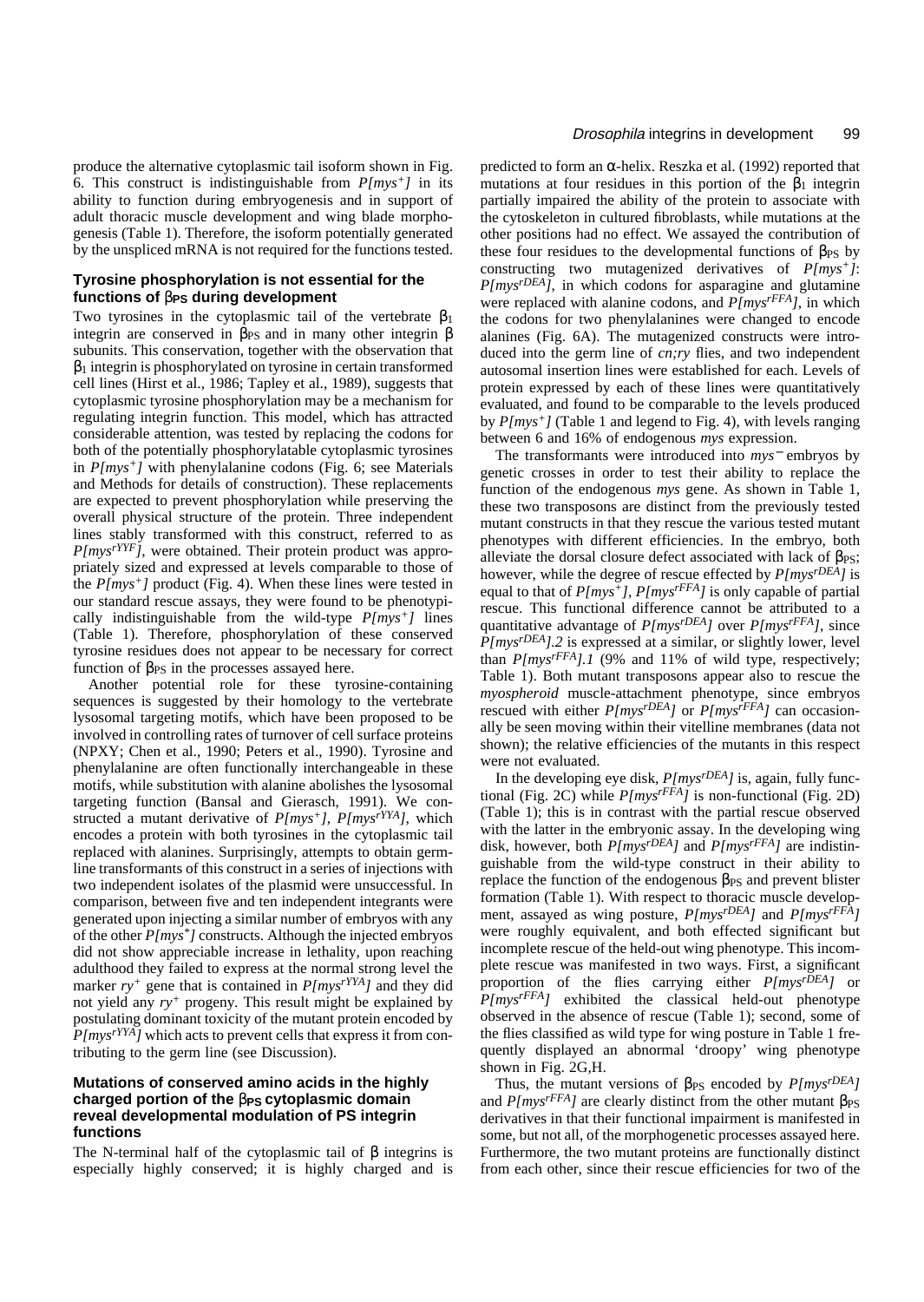four assayed mutant phenotypes (dorsal hole and disorganized ommatidia) differ significantly.

## **DISCUSSION**

## **Functional characterization of myospheroid, the gene encoding**  β**PS integrin subunit**

We have shown that a 10.5 kb fragment of genomic DNA from the *myospheroid* locus of *Drosophila*, when introduced at various sites in the fly genome via *P*-element-mediated germline transformation, contains sufficient sequence information to permit functional protein to be expressed during several postembryonic developmental stages. This is demonstrated by the ability of the transposon *P[mys+]* to rescue several mutant phenotypes, which are evidently caused by the absence of, or a defect in, the endogenous protein during imaginal disk morphogenesis.

The *P[mys+]* transposon is also able to rescue visible embryonic defects attributable to lack of the endogenous protein; however, its failure to support continued development of these apparently normal embryos indicates that one or more important regulatory elements of the gene reside outside the bounds of the genomic DNA included in *P[mys+]*. We cannot exclude the possibility that the element in question is responsible for  $\beta_{PS}$  production in specific cells, where it is essential for completion of embryogenesis. An alternative hypothesis is that this element is involved in the quantitative regulation of

*mys* expression, since *P[mys+]*-encoded  $β<sub>PS</sub>$  is found to be expressed at considerably lower levels than is the endogenous protein. So far we have been unable to construct a more efficiently expressed  $mys<sup>+</sup>$  transgene because of the presence of non-transformable DNA sequences just outside the insert shown in Fig. 3A. Doubling the copy number of the *P[mys+].2* insert (i.e. testing homozygotes rather than heterozygotes) did not result in survival (Zusman et al., 1993).

## **Structure-function analysis**

The work presented here represents the first mutational analysis of integrin structure/function relationships in an intact, developing organism. Our results are summarized in Fig. 7, where the contrast between transformants bearing a wild-type *mys<sup>+</sup>* transposon or none at all provides a clear margin of scoring  $β<sub>PS</sub>$  mutants in four distinct assays. These results establish that the cytoplasmic domain of the *Drosophila* β<sub>PS</sub> integrin subunit is necessary for many developmental functions of the protein, but that phosphorylation of the highly conserved cytoplasmic tyrosines, as well as the presence of a potentially translatable intron, are dispensable for these functions. We also find that several conserved residues in the N-terminal portion of the cytoplasmic domain are functionally important, although not essential; and, moreover, that these residues make different contributions to the overall function of the protein at different stages of morphogenesis.

Thus far, mutagenesis studies in cultured fibroblasts (Solowska et al., 1989; Hayashi et al., 1990; Marcantonio et al., 1990; Reszka et al., 1992) produced a wealth of information about structure/function relationships in the cytoplasmic domain of  $\beta_1$  integrin. However, these studies assayed only one aspect of integrin function, namely, the ability of the cytoplasmic domain to interact with its cytoplasmic ligand in an already existing, preassembled focal contact structure, in the presence of the wild-type, endogenous integrin. This situation is likely to impose requirements that are different from, and considerably less stringent than, those found in cells of a developing organism. In the latter, the protein in question might be the sole mediator of adhesion; in addition, such factors as the rate of turnover of the surface protein and its phosphorylated state could make a critical difference that might go unnoticed in the fibroblast assay.

In vertebrate fibroblast cultures, complete deletion of the  $\beta_1$ cytoplasmic domain prevents its localization to focal contacts, presumably reflecting failure of cytoskeletal associations. A similar truncation of β<sub>PS</sub> in *P[mys<sup>t1</sup>]* ablates function during development (Fig. 7), even though at least one transformant shows levels of expression equivalent to *P[mys+]*. Such extreme truncations in  $\beta_1$  also partially interfere with  $\alpha\beta$ 



**Fig. 7.** Incidence of mutant phenotypes and their rescue by *P[mys+]* and its derivatives. The data for the phenotypic assays presented in Table 1 are summarized here in bar chart form to aid in comparing functional efficiencies of the mutant derivatives of *P[mys+].* For each transposon, column height corresponds to the weighted average proportion of mutant individuals among all the independent transformant lines.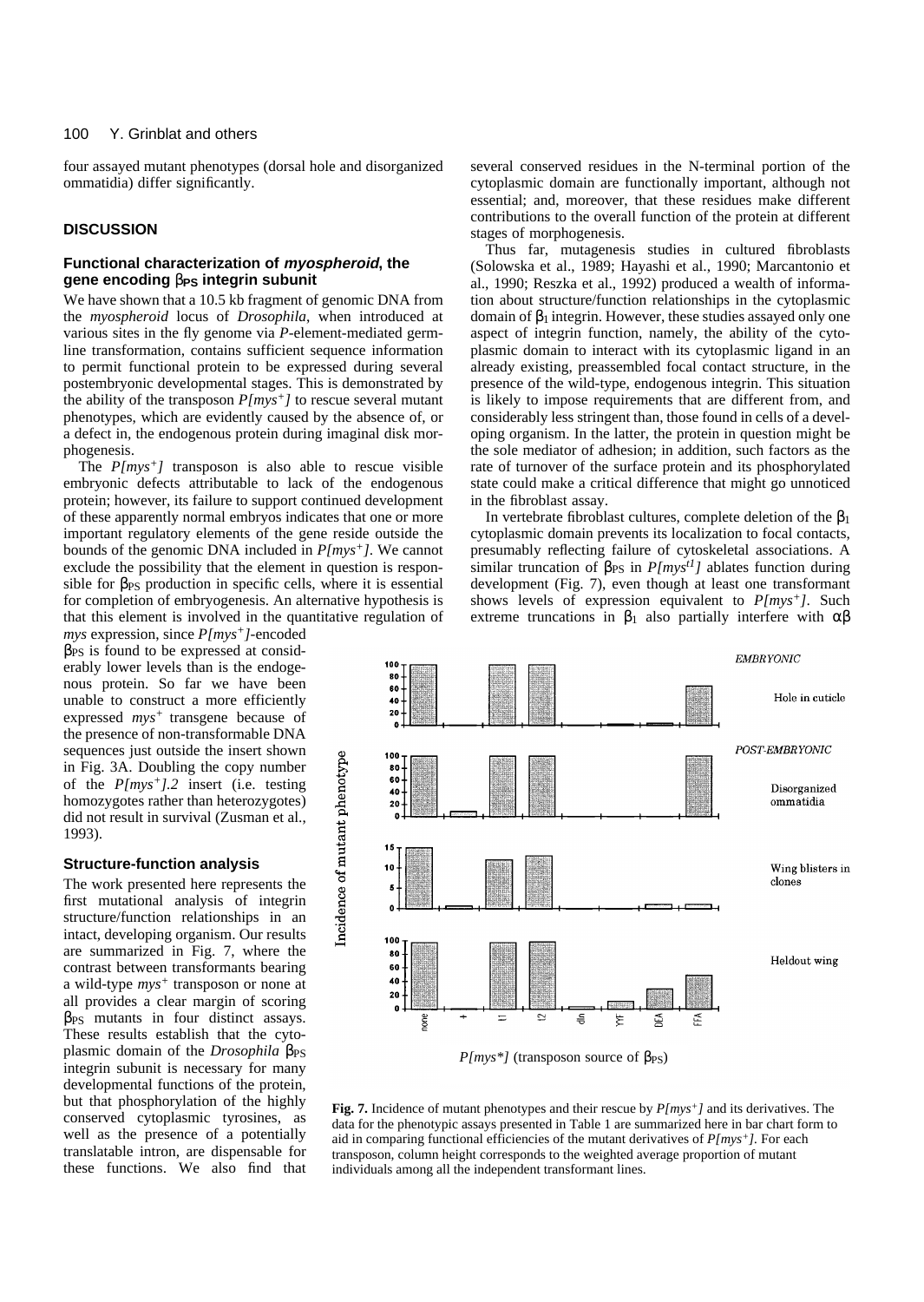dimerization and potentially with export to the cell surface. Interestingly, the β<sub>PS</sub> expressed from *P[mys<sup>t1</sup>]* shows an increased level of a lower molecular weight band on western blots (Fig. 4), which may represent accumulation of intracellular precursor as seen in tissue culture of vertebrate cells. Alternatively, this band may represent a degradation product. In the case of  $\beta_1$ , less extreme truncations interfere less, or not at all, with dimerization but the truncated proteins still fail to localize properly at focal contacts (Hayashi et al., 1990; Marcantonio et al., 1990). In our experiments, the less extensive deletion encoded by  $P(mys^2)$  also eliminates function of  $\beta_{PS}$ (Fig. 7), even when the quantity of the mutant product is sufficient for rescue by wild-type or some replacement mutant proteins.

A mechanism by which integrin-mediated cytoskeletal associations may be regulated in vertebrates is suggested by reports of rare alternative splicing events in the cytoplasmic domainencoding portions of the vertebrate  $\beta_1$  and  $\beta_3$  integrin genes. These splicing events lead to the retention of the entire intron or of a portion of it; as a result, the C-terminal half of the encoded cytoplasmic tails are replaced with peptides of unrelated sequences (van Kuppevelt et al., 1989; Altruda et al., 1990; Languino and Ruoslahti, 1992; Balzac et al., 1993). One such splicing isoform of  $\beta_1$  appears to have the same dimerization and ligand-binding properties as the major form, but lacks the ability to form the proper associations with the cytoskeleton (Balzac et al., 1993). The biological roles of these splicing isoforms have yet to be determined. Significantly, an intron is also found at the equivalent position in the *mys* gene; its retention (undetected thus far) would lead to an in-frame insertion of 25 amino acids in the middle of the cytoplasmic domain (Fig. 6B). However, the observation that deletion of this intron does not diminish the ability of the *P[mysdin]* transgene to replace the function of the endogenous *mys* gene (Fig. 7), together with a lack of sequence conservation within the alternative peptides (Fig. 6B), argues against a significant biological role for this alternative splicing event in the fly.

The C-terminal portion of  $\beta_{PS}$  contains two tyrosine residues within sequences reminiscent of target sites for tyrosine kinases, such as those found in the EGF receptor (Tamkun et al., 1986). The high degree of conservation of these sequences, in conjunction with the observations of increased tyrosine phosphorylation in vertebrate  $β_1$  integrin in certain transformed cells (Hirst et al., 1986; Tapley et al., 1989), suggested phosphorylation as a mechanism of regulating  $β_{PS}$  function. We have tested this hypothesis by replacing both tyrosine residues in question with phenylalanines, which lack the hydroxyl group required for phosphorylation. Since this manipulation did not alter the phenotypic rescue (Fig. 7), phosphorylation on tyrosine, whether or not it takes place during normal development in *Drosophila*, does not make a significant contribution to the protein functions that are tested here.

A comprehensive mutagenesis screen conducted by Reszka et al. (1992) tested the effect of replacing single residues in the cytoplasmic tail of the avian  $\beta_1$  on the integrin's ability to concentrate at focal adhesion sites, which is thought to be indicative of its ability to associate with the actin cytoskeleton. Surprisingly, mutations of 14 out of 18 residues constituting the highly conserved and highly charged N-terminal portion of the cytoplasmic domain left this function unaffected. Replacements made at the other four positions partially impaired the

function of  $β_1$  integrin to localize to focal contact sites. Two of these are strongly conserved, negatively charged aspartic acid and glutamic acid residues, while the other two are phenylalanines, whose aromatic nature is also strongly conserved (Fig. 5). All four residues are located on the same face of the  $\alpha$ -helix predicted for this portion of the protein, and are likely to come in direct contact with the cytoplasmic ligand, or ligands, of  $\beta_1$ . Among the likely candidates for these ligands are <sup>α</sup>-actinin and talin which have been shown to bind directly to the cytoplasmic domain of β integrin subunits in vitro (Horwitz et al., 1986; Otey et al., 1990).

The present study assayed the effects of equivalent mutations in β<sub>PS</sub> on the developmental functions of the protein. For efficiency, these point mutations were tested in pairwise combinations: aspartic and glutamic acids were replaced jointly by alanines in *P[mysrDEA]*, and the two phenylalanines were similarly replaced to generate *P[mysrFFA]*. The finding that both mutant proteins are partially compromised in their ability to function during development is consistent with the conclusions derived from the vertebrate study cited above. This consistency supports the notion that the cytoplasmic domains of β<sub>PS</sub> and β<sub>1</sub> associate with very similar cytoplasmic ligands, and that the nature of these associations is highly conserved.

Even more significant is the observation that the mutant proteins encoded by *P[mysrDEA]* and *P[mysrFFA]* are distinct in their abilities to function during the different morphogenetic processes assayed here (Fig. 7). The product of *P[mysrDEA]* functions as well as the wild-type protein during embryogenesis and imaginal disk development, and seems partially compromised only during thoracic muscle morphogenesis. The product of *P[mysrFFA]* is non-functional during eye imaginal disk development, partially functional during embryogenesis and adult thoracic muscle development, and seems fully functional only during wing disk morphogenesis. These observations can be interpreted most readily as an indication that, in the course of development,  $\beta_{PS}$  associates with different cytoplasmic ligands, or that different morphogenetic processes impose different requirements on some aspects of integrin-mediated adhesion, such as its mechanical strength or plasticity.

The overall agreement between the results obtained thus far in the developing insect and in vertebrate cell culture suggests that a high degree of similarity exists between the components and the nature of the interactions in which integrins participate in these two very different situations. Furthermore, results reported here argue for significant modulation of these interactions during *Drosophila* development, the precise nature of which is yet to be discovered. In the future, the experimental approach used in this study may be used to assay the functions of the highly conserved residues in the cytoplasmic domain of βPS which do not contribute to cytoskeletal binding in vitro. In the potentially more discriminating developmental assays, these residues may prove to be important for regulating integrin function. Cytoplasmic domains of  $\alpha$  integrin subunits also make important, and as yet poorly understood, contributions to vertebrate integrin function (O'Toole et al., 1991; Chan et al., 1992). Analysis of the roles played by the cytoplasmic tails of  $\alpha_{PS1}$  and  $\alpha_{PS2}$  integrin subunits in the overall developmental function of PS integrins is another important future direction for mutant analysis that can be pursued efficiently in transgenic *Drosophila*.